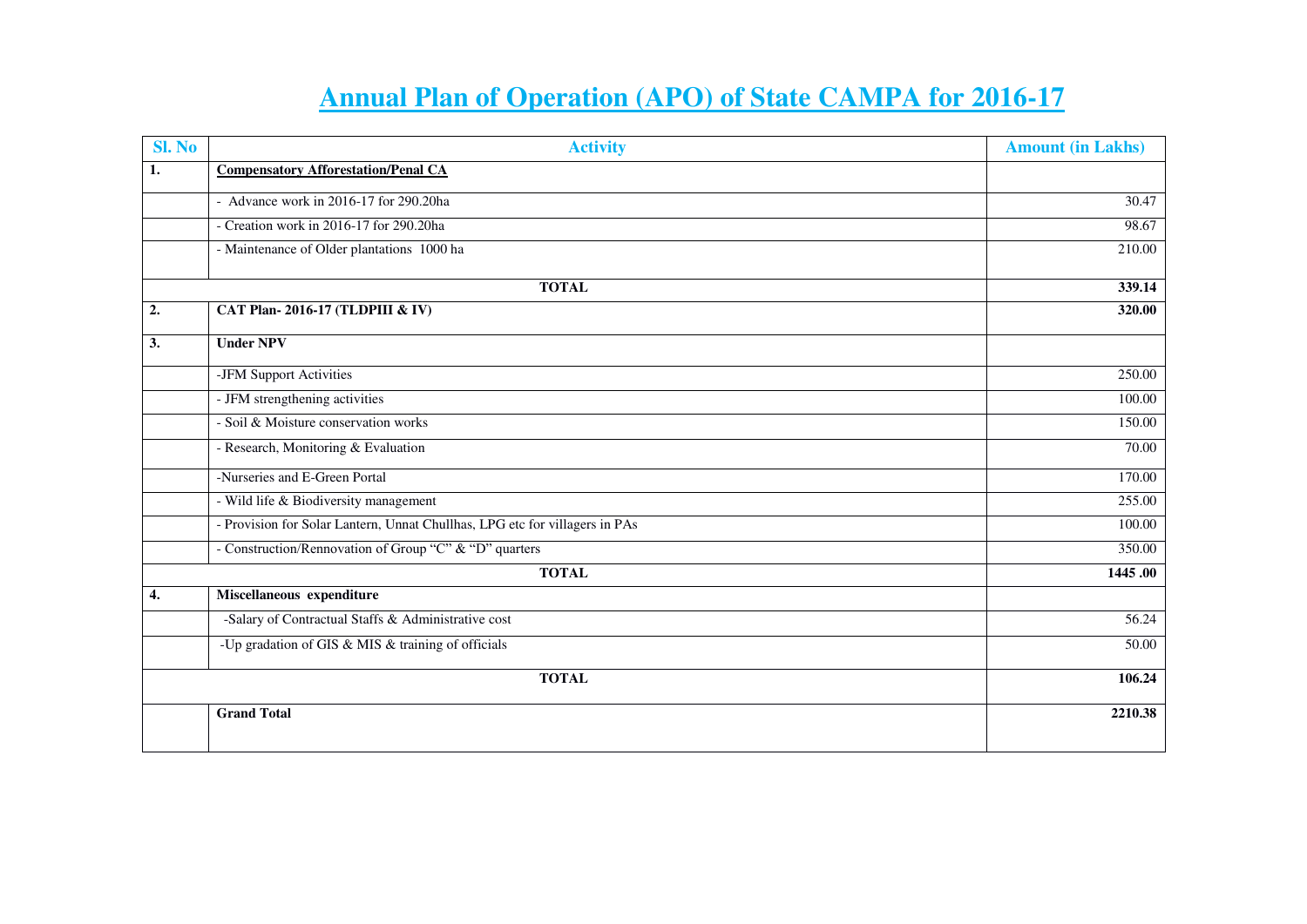## **Detailed Annual Plan of Operation with unit cost**

| SL No.         | <b>Activities</b>                                                           | <b>Physical(No)</b> | <b>Rate Per Unit</b>     | <b>Total Cost (Lakhs)</b> |
|----------------|-----------------------------------------------------------------------------|---------------------|--------------------------|---------------------------|
| $\mathbf{1}$   | <b>Compensatory Afforestation/Penal CA</b>                                  |                     |                          |                           |
|                | (i) Adv-work-2016+-17 for 290.20 ha( $\text{Annexure1}$ )                   | 290.20ha            | 10,500                   | 30.47                     |
|                | (ii) Creation work -2016-17 for 290.20 ha                                   |                     | 34,000                   | 98.67                     |
|                | (iii) Maintenance of older plant for 1000 ha including $4th$ to $10th$ year | 1000ha              | 21,000                   | 210.00                    |
|                | <b>TOTAL</b>                                                                |                     |                          | 339.14                    |
| $\overline{2}$ | <b>CAT Plan-2016-17</b>                                                     |                     |                          |                           |
|                | A.(TLDP-III)                                                                |                     |                          |                           |
|                | <b>Engineering Structure</b>                                                |                     |                          |                           |
|                | Sausage wall-1500 m3                                                        | 1500m3              | 2,500                    | 37.50                     |
|                | C.R.M wall-200 m3                                                           | 200m3               | 3,500                    | 7.00                      |
|                | Palisade - 2000 Rmt                                                         | 2000RMT             | 700                      | 14.00                     |
|                | Crete wall - 1500 m3                                                        | 1500m3              | 1,200                    | 18.00                     |
|                | <b>Vegetative Measures</b>                                                  |                     |                          |                           |
|                | Bamboo Plantation -20 ha                                                    | 20ha                | 40,000                   | 8.00                      |
|                | Mixed Plantation -50 ha                                                     | 50ha                | 31,000                   | 15.50                     |
|                | <b>SUB TOTAL</b>                                                            |                     |                          | 100.00                    |
|                | $B.(TLDP - IV)$                                                             |                     |                          |                           |
|                | <b>Engineering Structure</b>                                                |                     |                          |                           |
|                | Sausage wall-3000 m3                                                        | 3000m3              | 2,500                    | 75.00                     |
|                | C.R.M walls-500 m3                                                          | 500 <sub>m3</sub>   | 3,500                    | 17.50                     |
|                | Palisade - 3000 Rmt                                                         | 3000RMT             | 700                      | 21.00                     |
|                | Diversion Drains -2000 Rmt                                                  | 2000RMT             | 1,200                    | 24.00                     |
|                | Plum wall -200 m3                                                           | 200m3               | 3,000                    | 6.00                      |
|                | <b>Vegetative Measures</b>                                                  |                     |                          |                           |
|                | Bamboo Plantation -50 ha                                                    | 50ha                | 4,000                    | 20.00                     |
|                | Mixed Plantation -150 ha                                                    | 150ha               | 31,000                   | 46.50                     |
|                | Slip plantation -10 ha                                                      | 10ha                | 30,000                   | 3.00                      |
|                | Other vegetative measures                                                   |                     | $\overline{\phantom{a}}$ | 7.00                      |
|                | <b>SUB TOTAL</b>                                                            |                     |                          | 220.00                    |
|                | TOTAL(A+B)                                                                  |                     |                          | 320.00                    |
| SL No.         | <b>Activities</b>                                                           | <b>Physical(No)</b> | <b>Rate Per Unit</b>     | <b>Total Cost (Lakhs)</b> |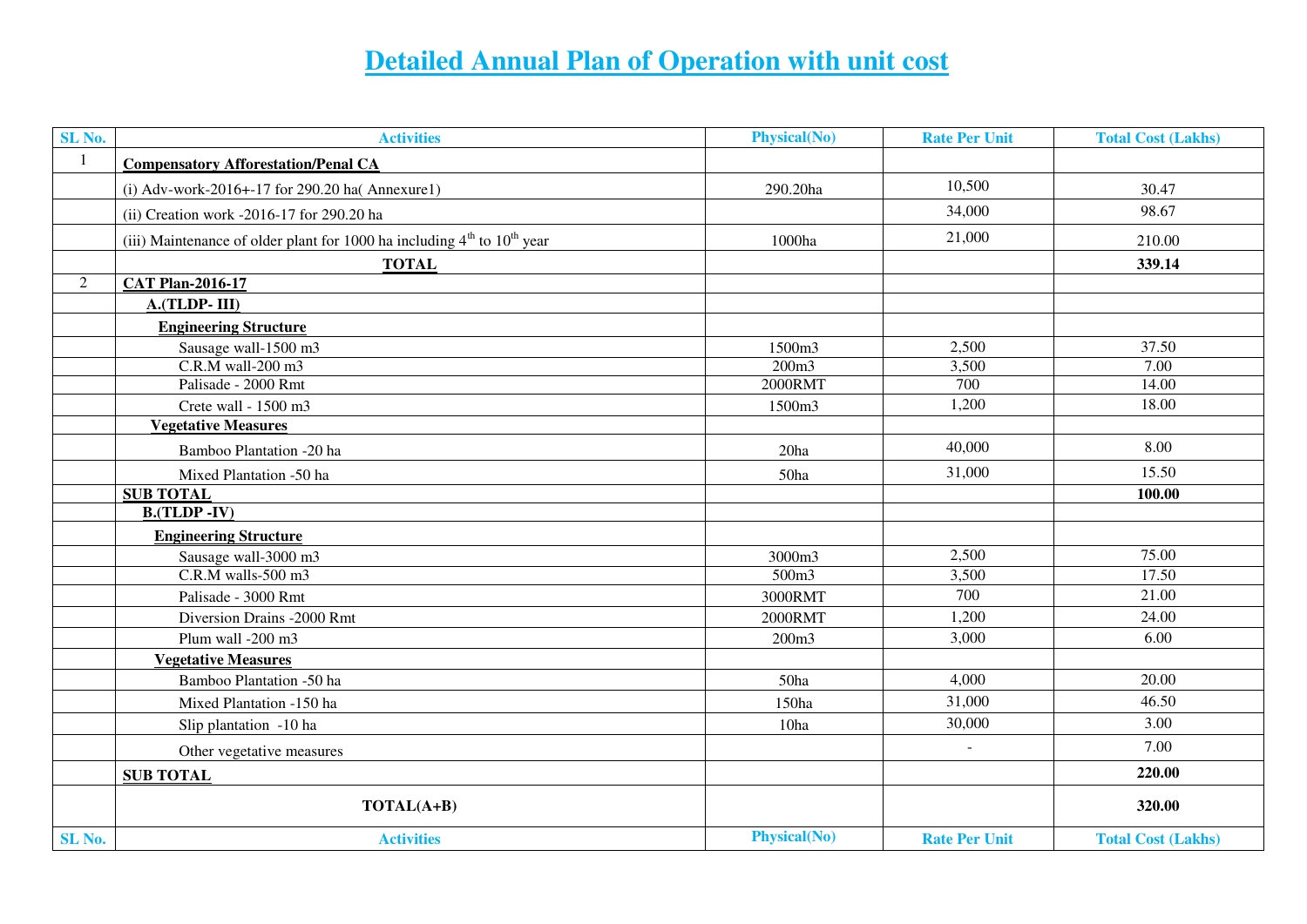| $\mathbf{3}$      | <b>Under NPV</b>                                                               |                     |                          |                           |
|-------------------|--------------------------------------------------------------------------------|---------------------|--------------------------|---------------------------|
|                   | <b>A) JFM Support Activities</b>                                               |                     |                          |                           |
|                   | i. Earthen Dam                                                                 | 30                  | 2,50,000                 | 75.00                     |
|                   | ii. Dug wells                                                                  | 50                  | 75,000                   | 37.50                     |
|                   | iii. Deep Tube well                                                            | 50                  | 1,50,000                 | 75.00                     |
|                   | iv. Village Road Repairing 50 km                                               | 50                  | 40,000                   | 20.00                     |
|                   | v. Compost unit 100 unit                                                       | 100                 | 40,000                   | 40.00                     |
|                   | vi. Misc./contingency                                                          | $\blacksquare$      | $\blacksquare$           | 2.50                      |
|                   | <b>SUB TOTAL</b>                                                               |                     |                          | 250.00                    |
|                   | <b>B) JFM Strengthening Activities</b>                                         |                     |                          |                           |
|                   | i. Annual General Meeting(FPC and EDC)                                         | 1000                | 6,000                    | 60.00                     |
|                   | ii. Training to JFMCS 50 no's                                                  | 50                  | 30,000                   | 15.00                     |
|                   | iii. Training of Staffs 30 no's                                                | 30                  | 50,000                   | 15.00                     |
|                   | iii. Survey & Preparation of Digitized Maps of JFMC areas and other activities | $\overline{a}$      | $\overline{a}$           | 10.00                     |
|                   | <b>SUB TOTAL</b>                                                               |                     |                          | 100.00                    |
|                   | C) Soil & moisturize conservation works                                        |                     |                          |                           |
|                   | a) Water harvesting structure                                                  | 20                  | 25,0000                  | 50.00                     |
|                   | b)Staggered trenches & box trenches                                            | 5000                | 100                      | 5.00                      |
|                   | c)Gulley plugging                                                              | 50                  | 20,000                   | 10.00                     |
|                   | d)Contour trenches/Diversion Drains-1000 Rmt                                   | 1000                | 5,000                    | 50.00                     |
|                   | e)Other measures                                                               | $\blacksquare$      | $\overline{\phantom{a}}$ | 35.00                     |
|                   | <b>SUB TOTAL</b>                                                               |                     |                          | 150.00                    |
|                   | $D)$ Research monitoring & evaluation                                          |                     |                          |                           |
|                   | i. Seed Storage and testing laboratory                                         | 2 no's              | 20,00,000                | 40.00                     |
|                   | iii. Monitoring & evaluation                                                   |                     |                          | 30.00                     |
|                   |                                                                                |                     |                          |                           |
|                   | <b>SUB TOTAL</b>                                                               |                     |                          | 70.00                     |
|                   | E) Nurseries and E-Green Portal                                                |                     |                          |                           |
|                   | Establishment of Modern Nursery at Kolkata for raising tall seedlings<br>i.    |                     |                          | 100.00                    |
|                   | ii.<br><b>Establishment of school Nursery</b>                                  | 160no's             | 25,000                   | 40.00                     |
|                   | Development of e-Green site/portal<br>iii.                                     |                     |                          | 30.00                     |
|                   | <b>SUB-TOTAL</b>                                                               |                     |                          | 170.00                    |
| SL <sub>No.</sub> | <b>Activities</b>                                                              | <b>Physical(No)</b> | <b>Rate Per Unit</b>     | <b>Total Cost (Lakhs)</b> |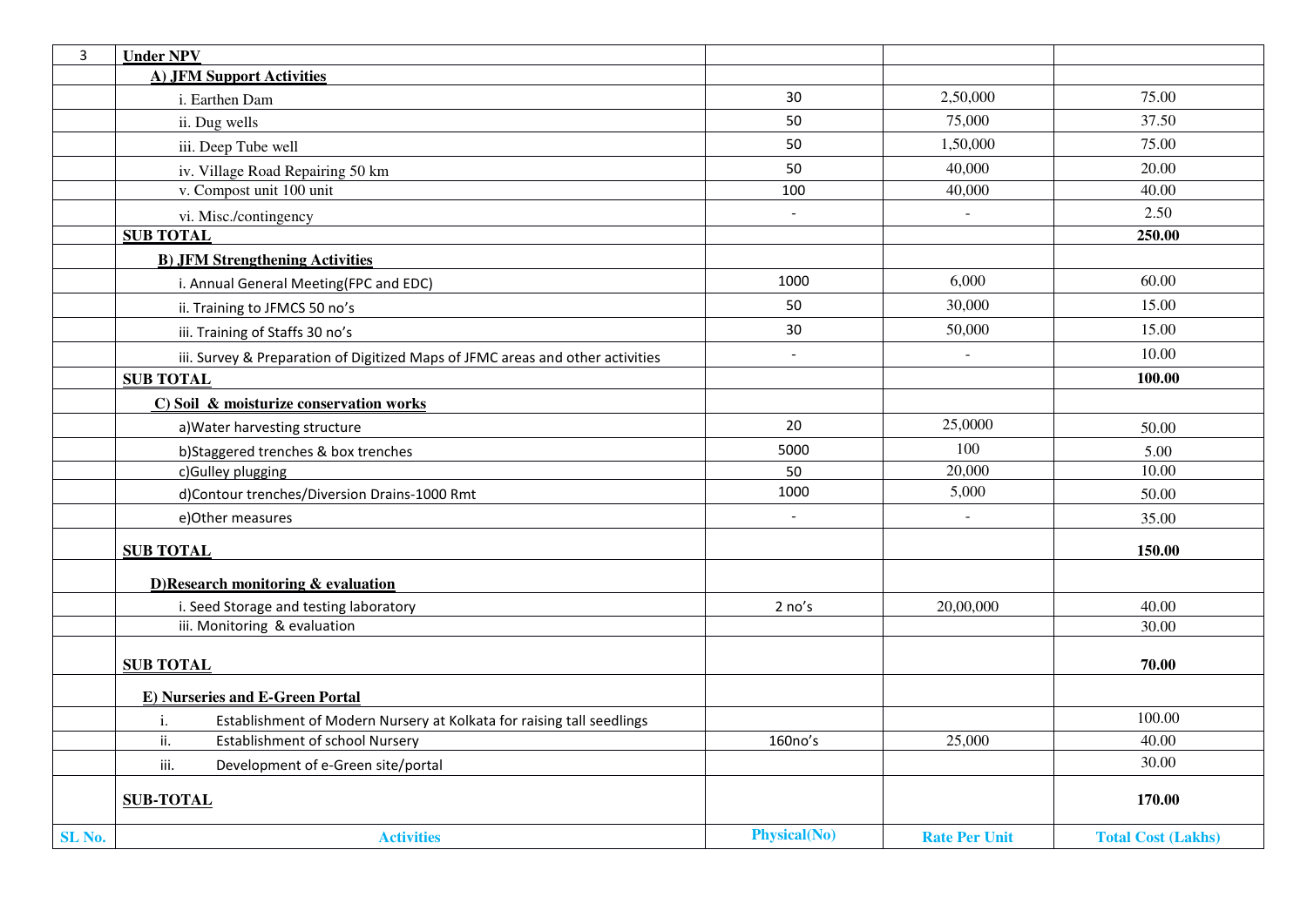|                | F) Wildlife & Bio-diversity management                                                                                                           |            |          |          |
|----------------|--------------------------------------------------------------------------------------------------------------------------------------------------|------------|----------|----------|
|                | i. Purchase of tranquilization Equipments, Medicine etc.                                                                                         |            |          | 25.00    |
|                | ii. Guns, cartridges, searchlight etc.                                                                                                           |            |          | 20.00    |
|                | iii. Repairing of cages, boundary walls at sanctuaries etc.                                                                                      |            |          | 30.00    |
|                | iv. Development of Grass land & habitat management                                                                                               |            |          | 50.00    |
|                | v. Erection of elephant proof power fence, trench etc.                                                                                           | 50 km      | 1,10,000 | 55.00    |
|                | vi. Installation of elephant detection warning system                                                                                            |            |          | 50.00    |
|                | vii. Purchase of Petrol Boat for patrolling                                                                                                      |            |          | 25.00    |
|                | <b>SUB-TOTAL</b>                                                                                                                                 |            |          | 255.00   |
|                | G) Provision of solar lantern Unnat chullas , LPG supply. for villagers in PAS                                                                   |            |          |          |
|                | i. Provision of solar lantern for villagers in PAS, solar lanterns battery, equipment.<br>Unnat chhullas, LPG , pressure cooker, households etc. | 1,000 no's | 10,000   | 100.00   |
|                | <b>SUB-TOTAL</b>                                                                                                                                 |            |          | 100.00   |
|                | <b>H)Construction/ Rennovation of GR-C&amp;D quarters</b>                                                                                        |            |          |          |
|                | i)Group-C quarter                                                                                                                                | 20.00      | 1000000  | 200.00   |
|                | ii) Group D quarter                                                                                                                              | 30.00      | 500000   | 150.00   |
|                | <b>SUB-TOTAL</b>                                                                                                                                 |            |          | 350.00   |
|                | TOTAL (A+B+C+D+E+F+G+H)                                                                                                                          |            |          | 1445.00  |
| $\overline{4}$ | Miscellaneous expenditure                                                                                                                        |            |          |          |
|                | <b>A)Salary of Contractual Staffs</b>                                                                                                            |            |          |          |
|                | i)Semi skilled for 2015-16 & 2016-17-24 month                                                                                                    | 24         | 10000    | 2.40     |
|                | ii)Skilled 2% for 24 month                                                                                                                       |            |          | 4.80     |
|                | iii) Accounting Firm / Experts/ Consultant for 2 years                                                                                           |            |          | 3.00     |
|                | <b>SUB-TOTAL</b>                                                                                                                                 |            |          | 10.20    |
|                | <b>B)Administrative cost, Drinking Water &amp; POL for mobile vans</b>                                                                           |            |          | 46.04    |
|                | <b>SUB-TOTAL</b>                                                                                                                                 |            |          | 46.04    |
|                | $C$ ) Up gradation of GIS & MIS labs, equipments and training to staffs                                                                          |            |          | 50.00    |
|                | <b>SUB-TOTAL</b>                                                                                                                                 |            |          | 50.00    |
|                | TOTAL(A+B+C)                                                                                                                                     |            |          | 106.24   |
|                | <b>GRAND TOTAL</b>                                                                                                                               |            |          | 2,210.38 |